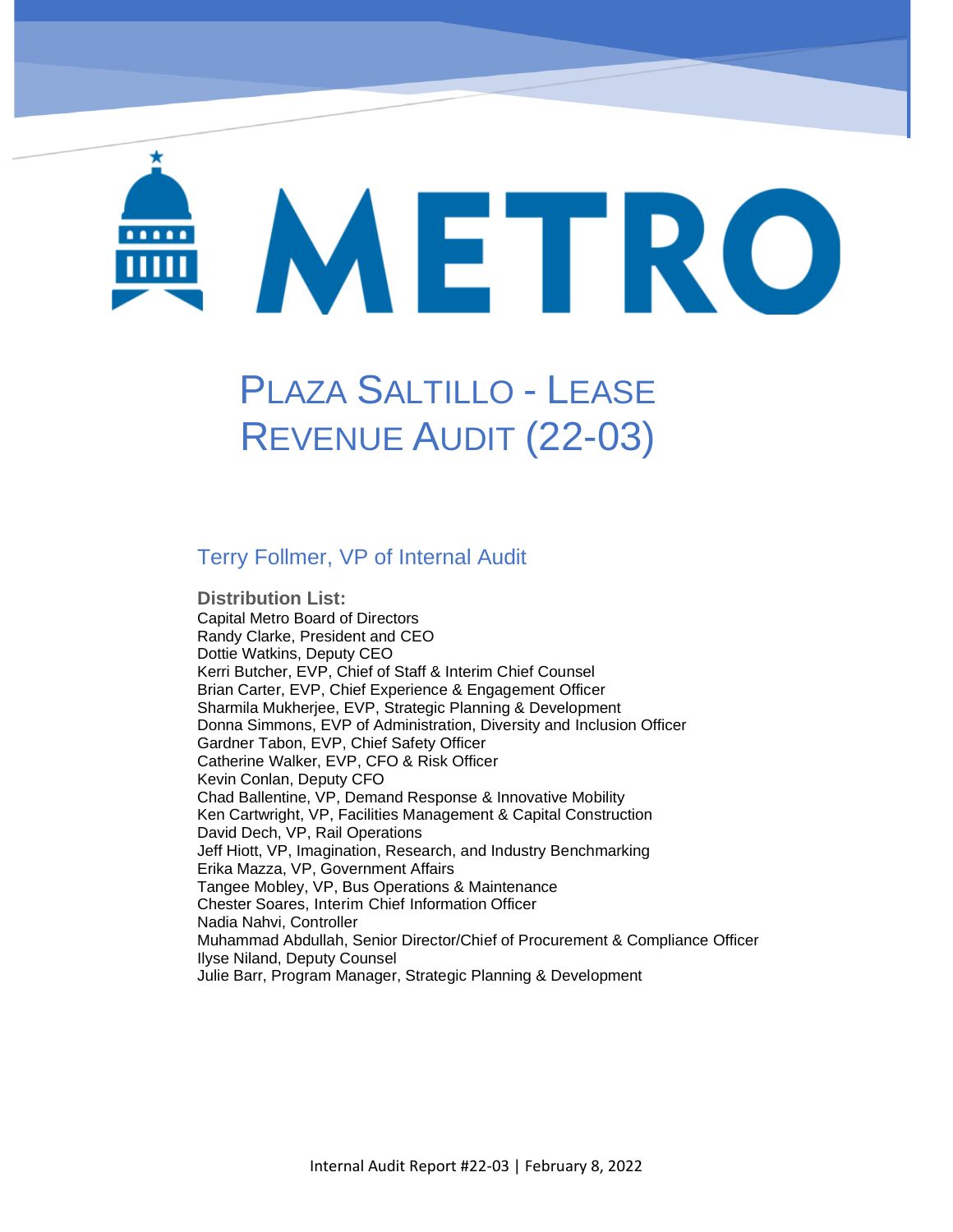# Table of Contents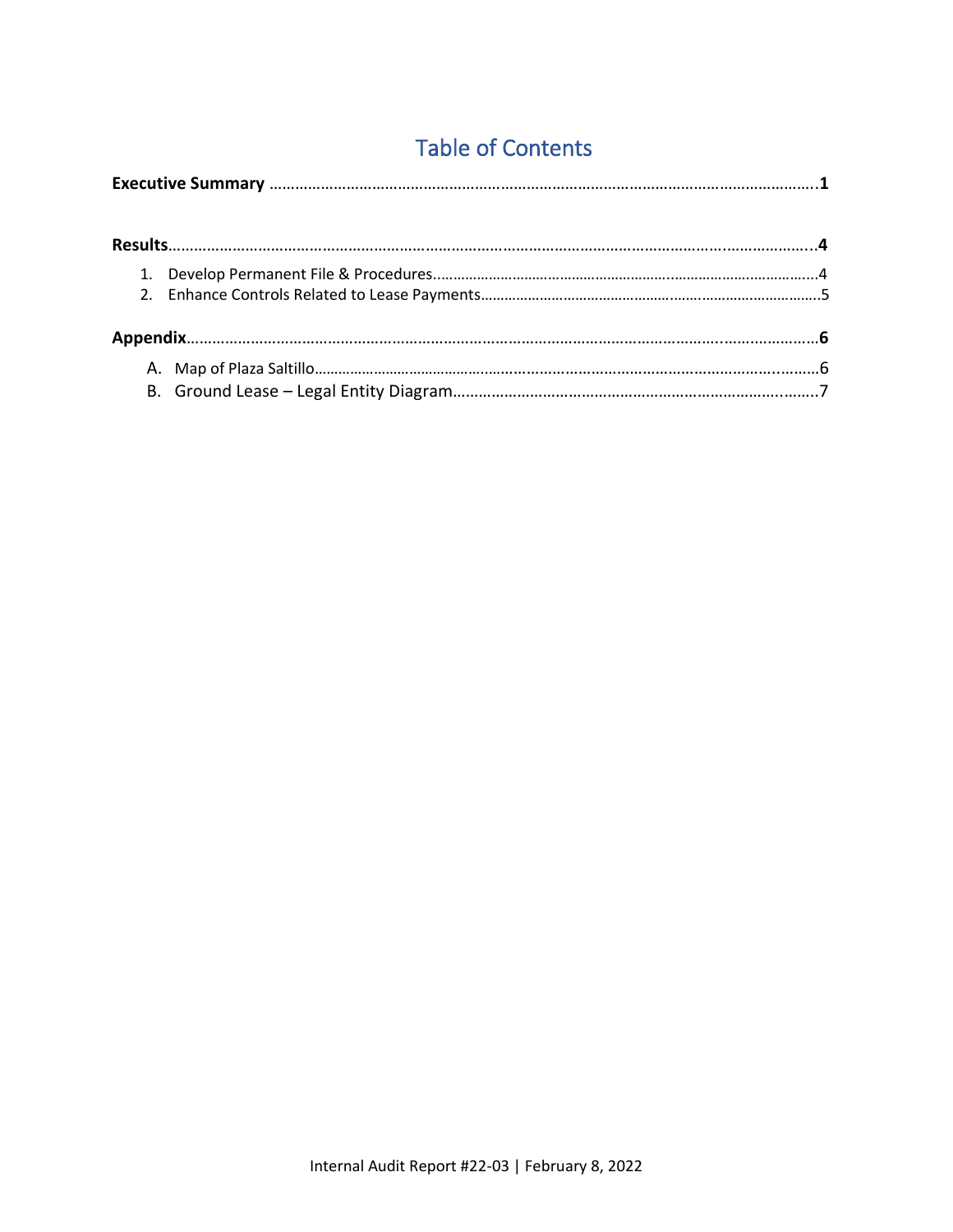# **EXECUTIVE SUMMARY**

As part of our Fiscal Year 2022 Internal Audit Plan approved by the Capital Metro Board, we performed an audit of the Plaza Saltillo lease agreement to determine whether there were sufficient internal controls to ensure contract compliance and accurate lease payments for the CMTA-owned Saltillo development. The scope included a review of controls over contract monitoring and lease revenue payments from Calendar Year's 2020 through 2021. The audit results including the objective, scope, and conclusion are as follows.

# **Background**

CapMetro owns a 10-acre, six-block, mixed-use development in East Downtown Austin locally known as the Saltillo Development which is adjacent to the Plaza Saltillo commuter rail station (see Appendix A for a map). The land was originally purchased by CapMetro in 1987 from the Southern Pacific Transportation Company and was an old railroad yard. In 2017, CapMetro executed a Master Development Agreement (contract #1943024.38) with Plaza Saltillo TOD, LP<sup>1</sup> to develop the property with residential, retail, and office buildings, together with a small park. Construction was completed in 2020. The goal of the Transit-Oriented Development project was to increase transit ridership, generate long-term revenue and optimize the value of assets, create and promote equitable mixed-used and mixed-income communities around transit, and respond to local community vision and values.

In 2017, CapMetro entered a 101-year Ground Lease (contract #1961840.31) with Plaza Saltillo TOD (Transit-Oriented Development), LP<sup>1</sup> (the "Tenant") to rent the land, with rent payments starting in October 2019. See Appendix B for a Legal Entity Diagram. The terms of the Ground

Lease specify CapMetro retains ownership of the land and any buildings on the property at the end of the contract in 2118. Tenant pays all taxes, utilities, repairs, improvements, and other expenses. The development includes 796 apartments, 23 restaurants, grocery stores, fitness clubs, and other retail businesses, and an 8-story office building. At a minimum, CapMetro will receive \$217 million in lease

### **What Is a Ground Lease?**

A ground lease is an agreement in which a Tenant is permitted to develop a piece of property during the lease period, after which the land and all improvements are turned over to the property owner. The property owner receives a steady stream of income while retaining ownership of the land.

revenue over 99 years (lease payments started 2 years after the contract start date in 2017). The Tenant must pay CapMetro quarterly Base Rent payments and semi-annual Percentage Rent payments. Both payment calculations have provisions built in that increase lease payments to CapMetro when the Tenant and Subtenants perform well and earn higher revenue.

<sup>1</sup> Plaza Saltillo TOD, LP, is considered a 'pass-through' entity and funded/owned by the California State Teachers' Retirement System (CalSTRS). The following companies were hired to develop/build on the land, perform day-today operations, collect rent, and general upkeep of the property: Columbus Realty Partners (land developer), Lionstone Advisory Services (asset manager), Endeavor Real Estate Group (property manager), Lincoln Property Company (property manager), and Saltillo DMA Housing, LLC (asset manager and property manager). Not all companies worked on both the Master Development Agreement and Ground Lease. See Appendix B for a Legal Entity Diagram for the Ground Lease.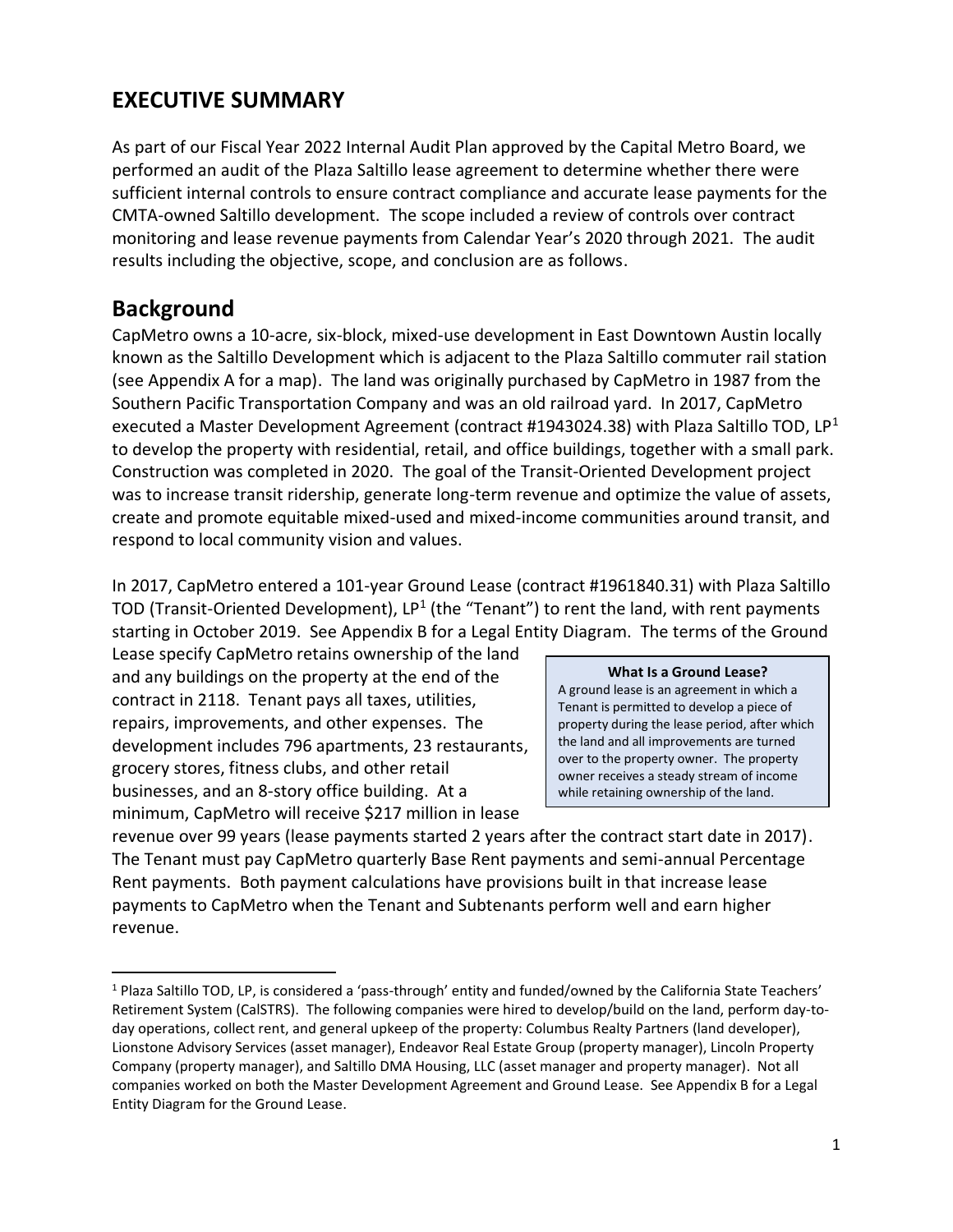On CapMetro's side, a Program Manager within the Strategic Planning & Development Department monitors contract compliance and Finance Department staff process payments and record journal entries. Monitoring includes ensuring the Tenant pays complete and accurate lease payments, proper insurance is purchased, property is kept in good condition, prohibited businesses are not allowed to operate, etc.

The Ground Lease also includes provisions for the formation of a Condominium (Condo) Association. The Condo Association was created in case individual building unit leases were sold to different owners and ensures CapMetro receives rent payment directly from the Condo Association. CapMetro only receives one lease payment even if portions are sold off. Currently Endeavor Real Estate Group pays lease to CapMetro on behalf of the Condo Association. The contract terms for the Condo Association include an annual operating budget, bylaws, common expenses, monthly assessment, and a 7-member Board of Directors, plus an 8th non-voting member appointed by CapMetro. The 7 Board of Director members include 2 from the Retail Unit; 2 from the Residential Units; 1 from the Work Force Residential Unit; and 2 from the Office Unit. Currently, CapMetro has appointed the Project Manager from the Strategic Planning & Development Department to serve as the  $8<sup>th</sup>$  non-voting member. See Appendix B for a list of Board Members.

# **Audit Objective & Scope**

The primary objective of this audit was to determine whether there were sufficient internal controls to ensure contract compliance and accurate lease payments for the CMTA-owned Saltillo development. The scope included a review of controls over contract monitoring and lease revenue payments from Calendar Year's 2020 through 2021.

# **Opinion**

In our opinion, internal controls are generally in place and properly functioning over the Plaza Saltillo Ground Lease. We identified some areas where internal controls could be further documented and enhanced as follows:

- 1) Develop Permanent File & Procedures
- 2) Enhance Controls Related to Lease Payments

More details regarding the issues/risks and recommendations can be found below in the detailed audit report. This audit was conducted in accordance with US Government Accountability Office's Generally Accepted Government Auditing Standards (GAGAS) and the Institute of Internal Auditor's International Standards for the Professional Practice of Internal Auditing. These standards require that we plan and perform the audit to obtain sufficient, appropriate evidence to provide a reasonable basis for our findings and conclusions based on our audit objective. We believe the evidence obtained provides a reasonable basis for our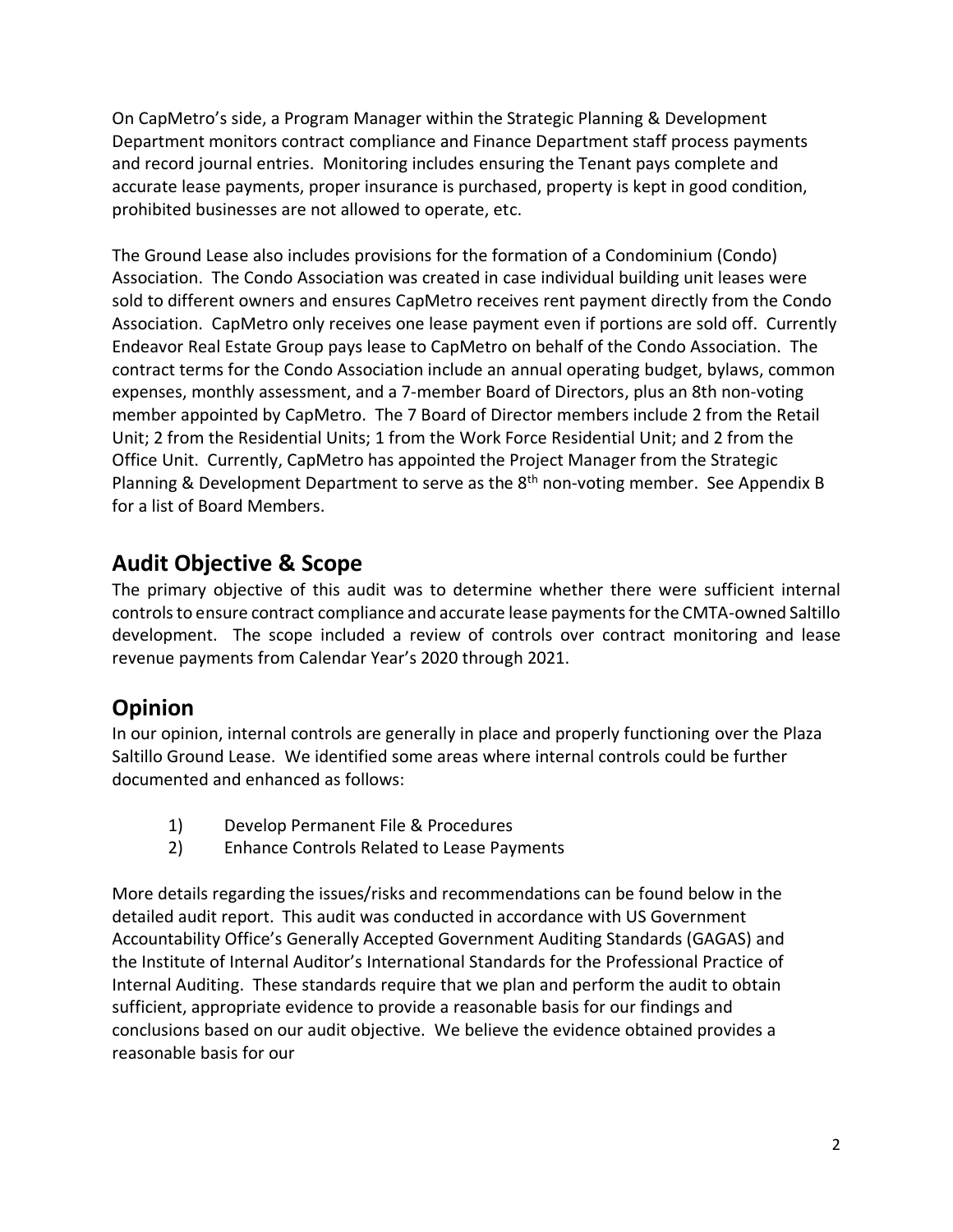findings and conclusions based on our audit objectives. The audit was conducted by the following staff members in the Capital Metro Internal Audit Department:

- Sarah Daigle, Internal Auditor II (Project Lead)
- Terry Follmer, VP of Internal Audit

Recommendations to strengthen controls and improve accountability were provided to management. Management agrees with the internal audit recommendations and has provided target completion dates which are included in the detailed audit report below. A follow-up audit is performed semi-annually (i.e. May and November) to ensure management action plans for all issued audit reports are completed timely.

We appreciate the cooperation and assistance provided to us throughout this audit.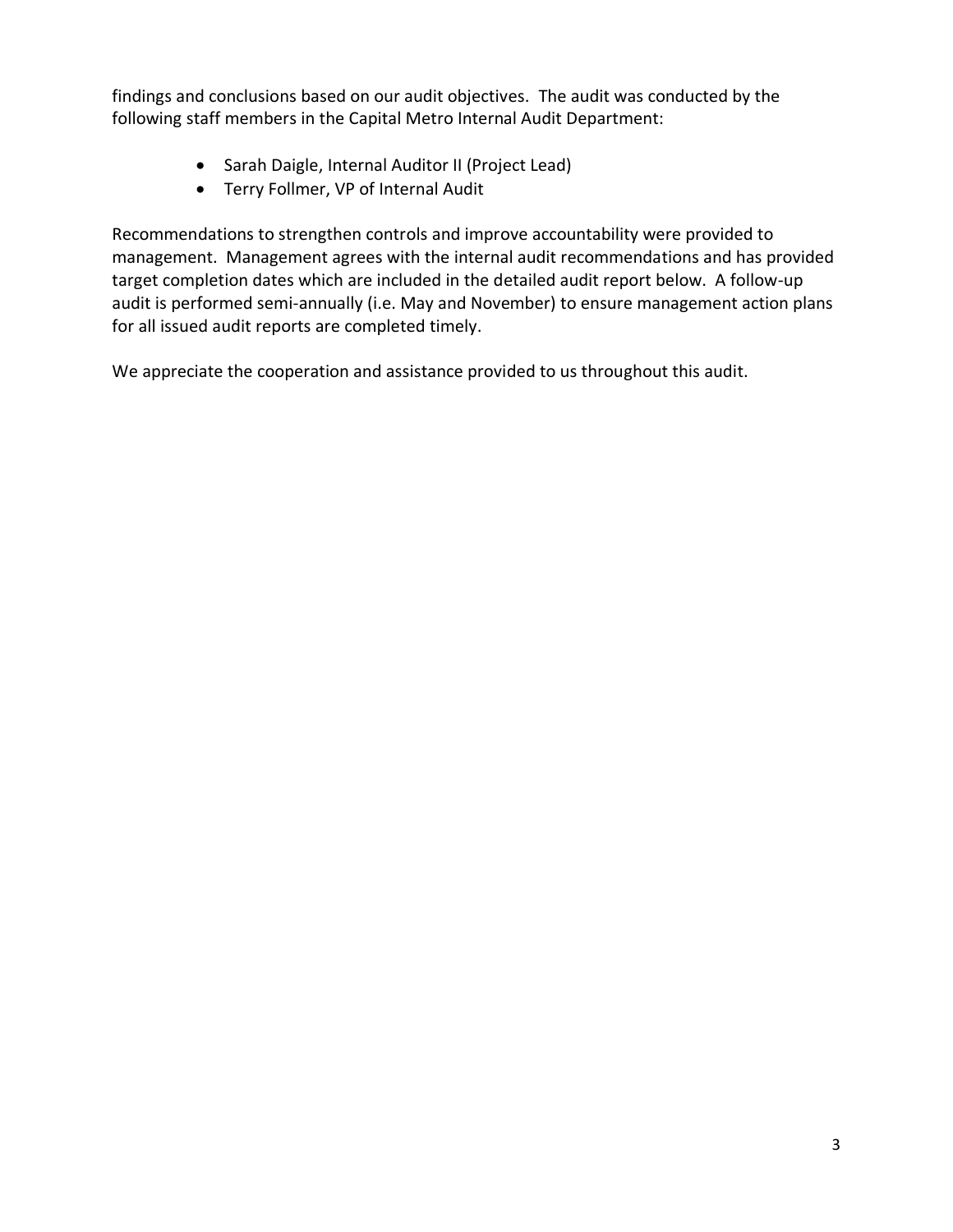| <b>Issues &amp; Risk</b>                                                                                                                                                                                                                                                                                                                                                                                                                                                                                                                                                                                                                                                                                                                                                                                                                                                                                                                                                                      | <b>Recommendation</b>                                                                                                                                                                                                                                                                                                                                                                                                                                                                                                                                                                                                                                                                                                                                                                                                                                                                                                                                                                                          | <b>Management Action Plan</b>                                                                     |
|-----------------------------------------------------------------------------------------------------------------------------------------------------------------------------------------------------------------------------------------------------------------------------------------------------------------------------------------------------------------------------------------------------------------------------------------------------------------------------------------------------------------------------------------------------------------------------------------------------------------------------------------------------------------------------------------------------------------------------------------------------------------------------------------------------------------------------------------------------------------------------------------------------------------------------------------------------------------------------------------------|----------------------------------------------------------------------------------------------------------------------------------------------------------------------------------------------------------------------------------------------------------------------------------------------------------------------------------------------------------------------------------------------------------------------------------------------------------------------------------------------------------------------------------------------------------------------------------------------------------------------------------------------------------------------------------------------------------------------------------------------------------------------------------------------------------------------------------------------------------------------------------------------------------------------------------------------------------------------------------------------------------------|---------------------------------------------------------------------------------------------------|
| 1. DEVELOP PERMANENT FILE & PROCEDURES<br>We reviewed contract management and monitoring controls<br>related to the Plaza Saltillo lease payments and noted the<br>following weaknesses:<br>While the Program Manager and Finance Department had<br>previously created a high-level Sharepoint folder for Saltillo<br>Development, they had not established a comprehensive<br>permanent file of key documents (e.g. meeting minutes;<br>legal structure; contact information; etc.)<br>Written procedures have not been established and job<br>descriptions do not mention Saltillo related responsibilities.<br>An annual meeting between Saltillo property management<br>and CapMetro Finance Department and Program Manager<br>has not been occurring.<br>Establishing detailed permanent files and written procedures<br>that can be used by current and future CapMetro staff will help<br>in managing the risk and related lease revenues over the life of<br>this 101-year agreement. | The Program Manager assigned by the Strategic<br>Planning & Development Department, along with the<br>Controller in the Finance Department, should consider<br>the following improvements:<br>Establish a comprehensive permanent file of key<br>a)<br>documents (e.g. meeting minutes; legal structure;<br>contact information; etc.) and ensure that both<br>the Finance and Strategic Planning & Development<br>Departments have a copy and access to these files.<br>Create written procedures that establishes the<br>b)<br>roles and responsibilities between the Finance and<br>Strategic Planning Department to be used for the<br>101-year life cycle of this agreement. Ensure<br>appropriate staff have their Saltillo responsibilities<br>listed in their job descriptions and new staff are<br>properly trained.<br>Establish at least an annual cadence of meetings<br>c)<br>between Saltillo property management and<br>CapMetro's Finance and Strategic Planning &<br>Development Departments. | Management agrees with the<br>recommendations.<br><b>Target Completion Date:</b><br>July 31, 2022 |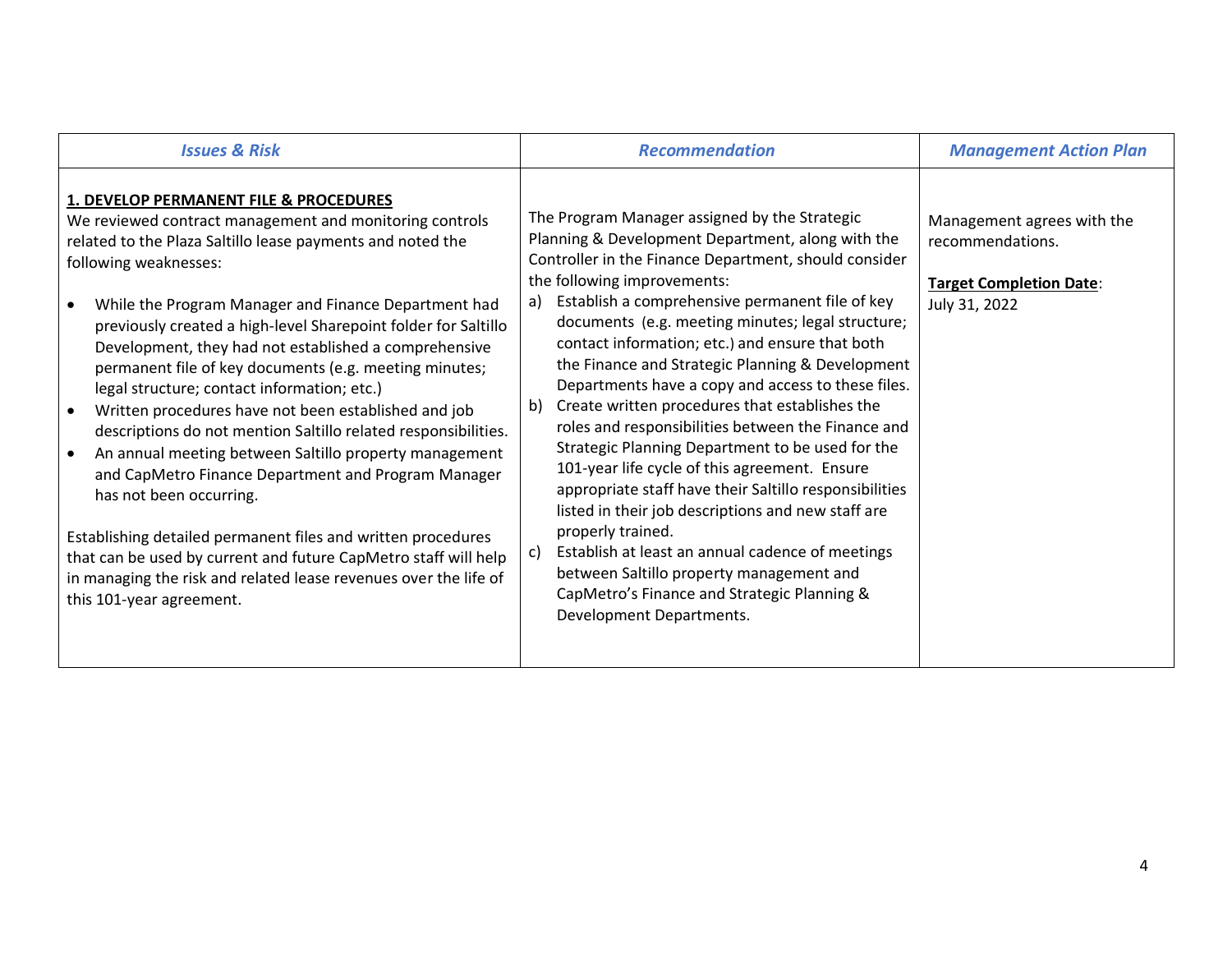| <b>Issues &amp; Risk</b>                                                                                                                                                                                                                                                                                                                                                                                                                                                                                                                                                                                                                                                                                                                                                                                                                                                                                                                                                                                                                                                                                                                                                                                                                                                                                                                                                              | <b>Recommendation</b>                                                                                                                                                                                                                                                                                                                                                                                                                                                                                                                                                                                                                                                                                                                                                                                                                                                                                                                                                                                                                                                                                                                                                                                                                                                                                                                                                                                                            | <b>Management Action Plan</b>                                                                     |
|---------------------------------------------------------------------------------------------------------------------------------------------------------------------------------------------------------------------------------------------------------------------------------------------------------------------------------------------------------------------------------------------------------------------------------------------------------------------------------------------------------------------------------------------------------------------------------------------------------------------------------------------------------------------------------------------------------------------------------------------------------------------------------------------------------------------------------------------------------------------------------------------------------------------------------------------------------------------------------------------------------------------------------------------------------------------------------------------------------------------------------------------------------------------------------------------------------------------------------------------------------------------------------------------------------------------------------------------------------------------------------------|----------------------------------------------------------------------------------------------------------------------------------------------------------------------------------------------------------------------------------------------------------------------------------------------------------------------------------------------------------------------------------------------------------------------------------------------------------------------------------------------------------------------------------------------------------------------------------------------------------------------------------------------------------------------------------------------------------------------------------------------------------------------------------------------------------------------------------------------------------------------------------------------------------------------------------------------------------------------------------------------------------------------------------------------------------------------------------------------------------------------------------------------------------------------------------------------------------------------------------------------------------------------------------------------------------------------------------------------------------------------------------------------------------------------------------|---------------------------------------------------------------------------------------------------|
| 2. ENHANCE CONTROLS RELATED TO LEASE PAYMENTS<br>Lease payments to CapMetro is based on two categories: Base<br>Rent and Percentage Rent. Annually the Base Rent amounts<br>are adjusted based upon the following two variables: rentable<br>square footage and the percentage increase in Net Operating<br>Income for the Saltillo property development <sup>2</sup> . We reviewed<br>the contract and current practice and controls and noted the<br>following opportunities for improvements:<br>Establish a matrix of required documents (e.g.<br>Financial Statements; Insurance Certificates; Board<br>Agendas & Minutes; etc.) with defined cadence.<br>Periodically contract with an independent architect to<br>recalculate rentable square footage based on<br>engineering drawings and inspections.<br>Develop plan to address annual audit rights and<br>evaluate using an independent CPA firm to<br>periodically validate accuracy of financials and related<br>lease payments to CapMetro based on contract<br>terms.<br>PM and Finance Department should establish a<br>Contract Monitoring Plan based upon the division of<br>roles and responsibilities of the PM and Finance<br>Department assigned staff.<br>Enhancing the controls with the items identified above will<br>help in the risk management and oversight of this 101-year<br>Ground Lease agreement. | The Program Manager within the Strategic Planning &<br>Development Department, along with the Controller within<br>the Finance Department, should complete the following:<br>Develop a matrix of required reports/documents, due<br>a)<br>dates, distribution list, etc. (E.g. Insurance certificates;<br>Board Agendas and Minutes; Financial Statements, etc.)<br>Perform yearly walk-throughs to determine whether<br>b)<br>Tenant has built on the property/actual RSF has<br>changed, all operating retail businesses are correctly<br>included in the Percentage Rent calculation, prohibited<br>businesses are not operating on the property, and the<br>property is in good condition (i.e. no trash or graffiti).<br>Evaluate using an independent architect to recalculate<br>C)<br>rentable square footage based upon inspections and<br>engineering drawing when the Tenant builds on the<br>property (changes in RSF affect Base Rent calculations).<br>Evaluate using a CPA firm to review and validate the<br>d)<br>following records that impact rental payments to<br>CapMetro as follows: Financial Statements; Net<br>Operating Income; subtenant contracts that have<br>Percentage Rent clauses with "breakpoints" that<br>escalate rental payments.<br>Create a Contract Monitoring Plan based upon<br>e)<br>the division of roles and responsibilities of the<br>PM and Finance Department assigned staff. | Management agrees with the<br>recommendations.<br><b>Target Completion Date:</b><br>July 31, 2022 |

<sup>&</sup>lt;sup>2</sup> For years 1-5, Base Rent payments are increased by 3%. For years 6-10, Base Rent payments are increased by the greater of 2.35% or percentage increase in Net Operating Income. For years 11-99, Base Rent payments are increased by the percentage increase in Net Operating Income.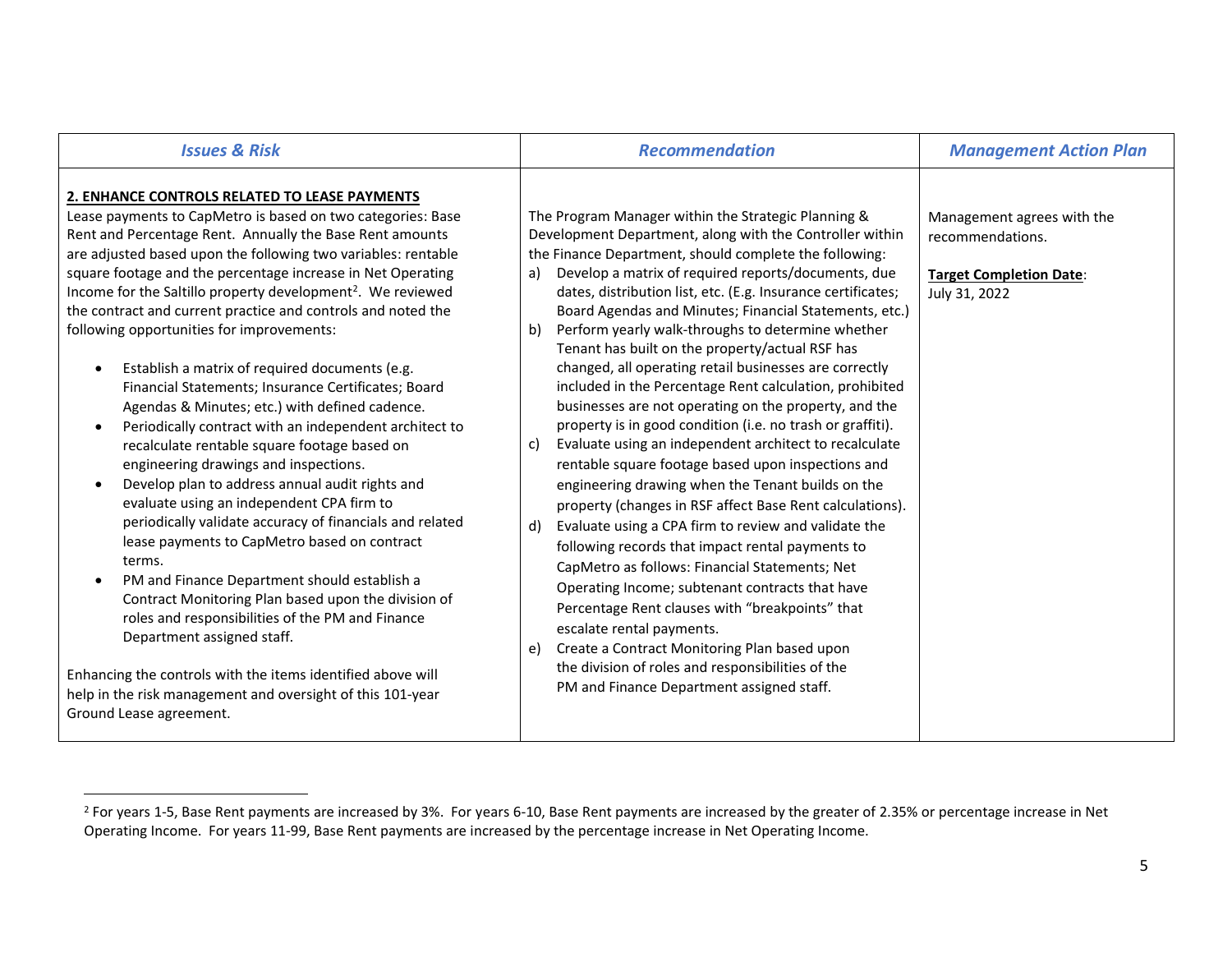# **Appendix A Map of Plaza Saltillo**